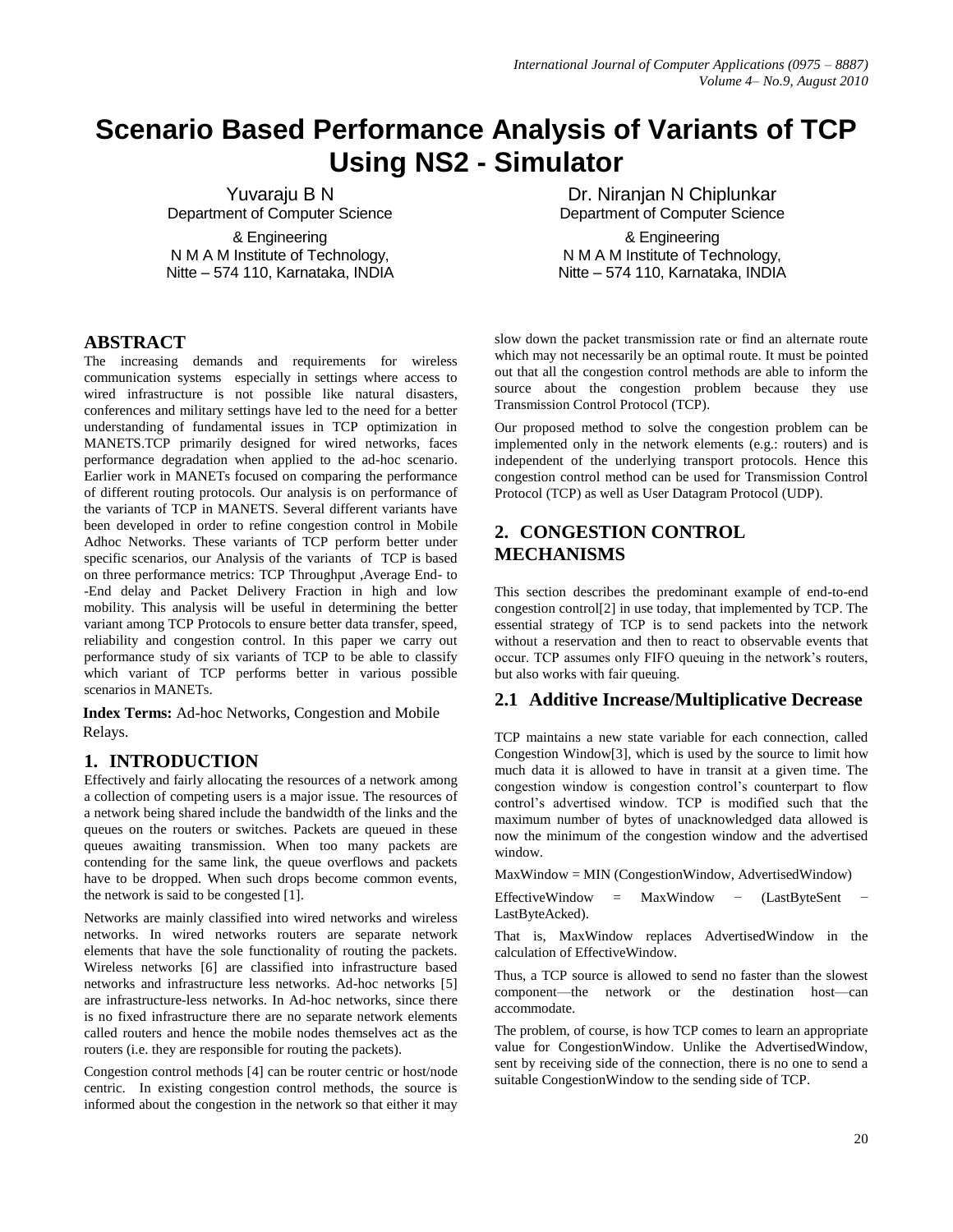TCP does not wait for an entire window's worth of ACKs to add one packet's worth to the congestion window, but instead increments CongestionWindow by a little for each ACK that arrives. Specifically, the congestion window is incremented as follows each time an ACK arrives:

 $Increment = MSS \times (MSS/CongestionWindow)$ 

 $CongestionWindow += Internet$ 

That is, rather than incrementing CongestionWindow by an entire MSS bytes each RTT, we increment it by a fraction of MSS every time an ACK is received. The important concept to understand about AIMD is that the source is willing to reduce its congestion window at a much faster rate than it is willing to increase its congestion window.

## **2.2 Fast Retransmit and Fast Recovery**

The mechanisms described so far were part of the original proposal to add congestion control to TCP. It was soon discovered, however, that the coarse-grained implementation of TCP timeouts led to long periods of time during which the connection went dead while waiting for a timer to expire. Because of this, a new mechanism called *fast re- transmit* was added to TCP. Fast retransmit is a heuristic that sometimes triggers the retransmission of a dropped packet sooner than the regular timeout mechanism.

## **3. VARIANTS OF TCP**

## **3.1 TCP TAHOE**

Tahoe[10] refers to the TCP congestion control algorithm which was suggested by Van Jacobson in his paper. TCP is based on a principle of 'conservation of packets', i.e. if the connection is running at the available bandwidth capacity then a packet is not injected into the network unless a packet is taken out as well. TCP implements this principle by using the acknowledgements to clock outgoing packets because an acknowledgement means that a packet was taken off the wire by the receiver. It also maintains a congestion window CWD to reflect the network capacity**.** Tahoe suggests that whenever a TCP connection starts or re-starts after a packet loss it should go through a procedure called 'slow-start'. The reason for this procedure is that an initial burst might overwhelm the network and the connection might never get started. The congestion window size is multiplicatively increased that is it becomes double for each transmission until it encounters congestion. Slow start suggests that the sender set the congestion window to 1 and then for each ACK received it increase the CWD by 1. So in the first round trip time (RTT) we send 1 packet, in the second we send 2 and in the third we send 4. Thus we increase exponentially until we lose a packet which is a sign of congestion. When we encounter congestion we decreases our sending rate and we reduce congestion window to one. And start over again. The important thing is that Tahoe detects packet losses by timeouts. Sender is notified that congestion has occurred based on the packet loss.

#### **3.2 TCP RENO**

This RENO retains the basic principle of Tahoe, such as slow starts and the coarse grain retransmit timer. However it adds some intelligence over it so that lost packets are detected earlier and the

pipeline is not emptied every time a packet is lost. Reno requires that we receive immediate acknowledgement whenever a segment is received. The logic behind this is that whenever we receive a duplicate acknowledgment, then his duplicate acknowledgment could have been received if the next segment in sequence expected, has been delayed in the network and the segments reached there out of order or else that the packet is lost. If we receive a number of duplicate acknowledgements then that means that sufficient time have passed and even if the segment had taken a longer path, it should have gotten to the receiver by now. There is a very high probability that it was lost. So Reno suggests an algorithm called **'Fast Re-Transmit'.** Whenever we receive 3 duplicate ACK's we take it as a sign that the segment was lost, so we re-transmit the segment without waiting for timeout.

Thus we manage to re-transmit the segment with the pipe almost full. Another modification that RENO makes is in that after a packet loss, it does not reduce the congestion window to 1. Since this empties the pipe. It enters into an algorithm which we call **'Fast-Re-Transmit'.** 

#### **Problems:**

- RENO performs very well over TCP when the packet losses are small. But when we have multiple packet losses in one window then RENO doesn't perform too well and its performance is almost the same as Tahoe under conditions of high packet loss.
- Another problem is that if the window is very small when the loss occurs then we would never receive enough duplicate acknowledgements for a fast retransmit and we would have to wait for a coarse grained timeout. Thus is cannot effectively detect multiple packet losses.

#### **3.3 New RENO**

New RENO is a slight modification over TCP-RENO. It is able to detect multiple packet losses and thus is much more efficient that RENO in the event of multiple packet losses. Like RENO, New-RENO also enters into fast-retransmit when it receives multiple duplicate packets, however it differs from RENO in that it doesn't exit fast-recovery until all the data which was out standing at the time it entered fast recovery is acknowledged. The fast-recovery phase proceeds as in Reno, however when a fresh ACK is received then there are two cases:

- $\triangleright$  If it ACK's all the segments which were outstanding when we entered fast recovery then it exits fast recovery and sets CWD to threshold value and continues congestion avoidance like Tahoe.
- $\triangleright$  If the ACK is a partial ACK then it deduces that the next segment in line was lost and it re-transmits that segment and sets the number of duplicate ACKS received to zero. It exits Fast recovery when all the data in the window is acknowledged

#### *Problems:*

New-Reno suffers from the fact that it takes one RTT to detect each packet loss. When the ACK for the first retransmitted segment is received only then can we deduce which other segment was lost.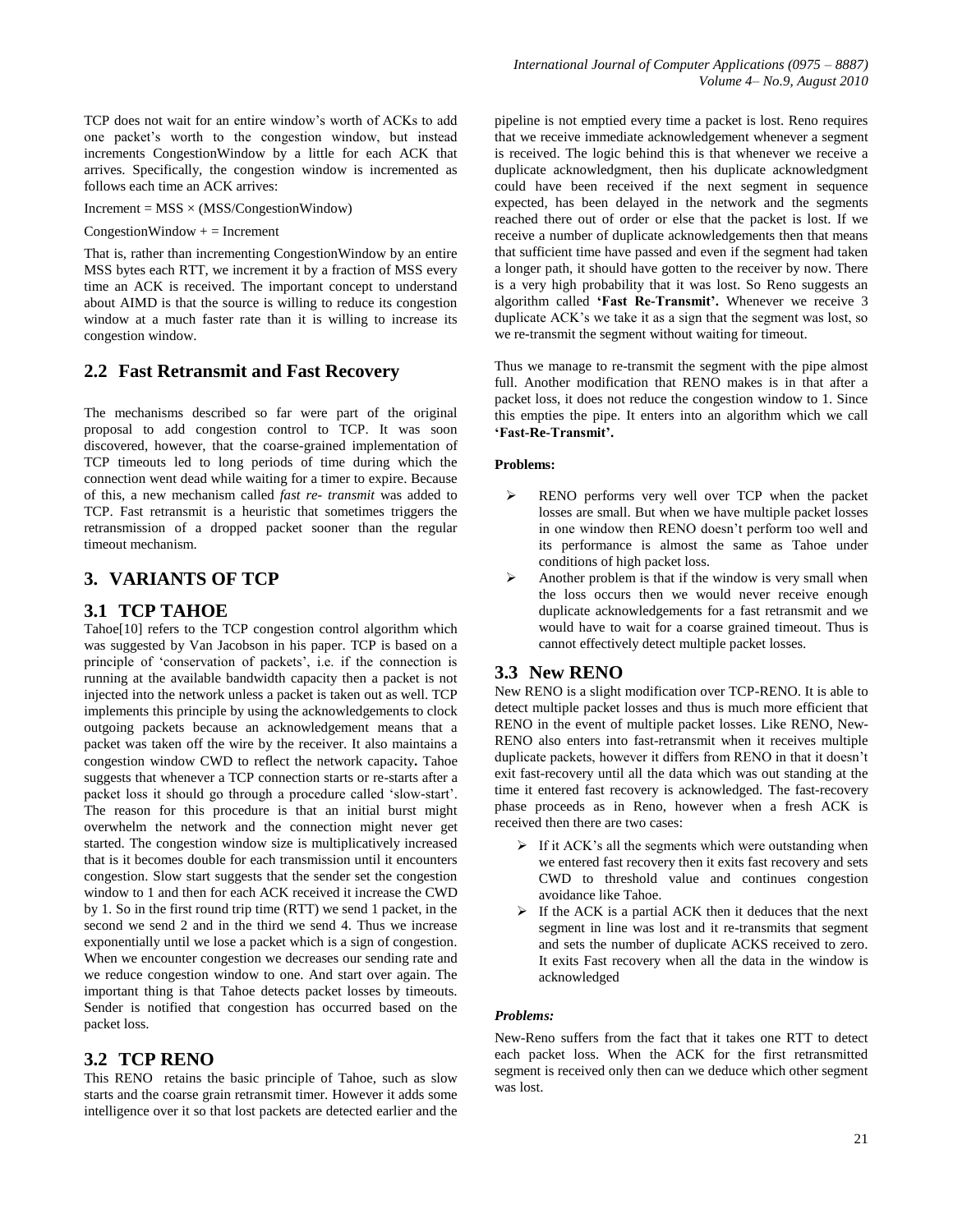TCP with 'Selective Acknowledgments' is an extension of TCP RENO and it works around the problems face by TCP RENO and TCP New-RENO, namely detection of multiple lost packets, and re-transmission of more than one lost packet per RTT. SACK retains the slow-start and fast retransmits parts of RENO. It also has the coarse grained timeout of Tahoe to fall back on, in case a packet loss is not detected by the modified algorithm. SACK TCP requires that segments not be acknowledged cumulatively but should be acknowledged selectively. If there are no such segments outstanding then it sends a new packet**.** Thus more than one lost segment can be sent in one RTT.

#### *Problems:*

The biggest problem with SACK is that currently selective acknowledgements are not provided by the receiver to implement SACK we'll need to implement selective acknowledgment which is not a very easy task.

## **3.5 TCP FACK**

FACK or Forward Acknowledgement is a special algorithm that works on top of the SACK options, and is geared at congestion controlling. FACK algorithm uses information provided by SACK to add more precise control to the injection of data into the network during recovery – this is achieved by explicitly measuring the total number of bytes of data outstanding in the network. FACK decouples congestion control from data recovery thereby attaining more precise control over the data flow in the network. The main idea of FACK algorithm is to consider the most forward selective acknowledgement sequence number as a sign that all the previous un-(selectively)-acknowledged segments were lost. This observation allows improving recovery of losses significantly.

## **3.6 TCP VEGAS**

Vegas is a TCP implementation which is a modification of RENO. It builds on the fact that proactive measure to encounter congestion is much more efficient than reactive ones. It tried to get around the problem of coarse grain timeouts by suggesting an algorithm which checks for timeouts at a very efficient schedule. Also it overcomes the problem of requiring enough duplicate acknowledgements to detect a packet loss, and it also suggests a modified slow start algorithm which prevents it from congesting the network. The three major changes induced by Vegas are:

**New Re-Transmission Mechanism**: Vegas extend on the retransmission mechanism of RENO. It keeps track of when each segment was sent and it also calculates an estimate of the RTT by keeping track of how long it takes for the acknowledgment to get back.

**Congestion avoidance:** TCP Vegas is different from all the other implementation in its behavior during congestion avoidance. It does not use the loss of segment to signal that there is congestion. It determines congestion by a decrease in sending rate as compared to the expected rate, as result of large queues building up in the routers. It uses a variation of Wang and crow croft's Tri-S scheme.

**Modified Slow-start:** TCP Vegas differs from the other algorithms during its slow-start phase. The reason for this

modification is that when a connection first starts it has no idea of the available bandwidth and it is possible that during exponential increase it over shoots the bandwidth by a big amount and thus induces congestion. To this end Vegas increases exponentially only every other RTT, between that it calculates the actual sending through put to the expected and when the difference goes above a certain threshold it exits slow start and enters the congestion avoidance phase.

# **4. RESULTS AND ANALYSIS BASED ON THROUGHPUT**

## **4.1 Analysis of graph of throughput versus no of nodes**



**Figure 1: Graph of No. of Nodes vs. Throughput for 5 Connections in Low Mobility**



#### **Figure 2: graph of no. Of Nodes vs. Throughput for 25 connections in low mobility**

Figure 1 and 2 are graphs of Throughput v/s Number of nodes for 5 connections and 25 connections respectively. As we mentioned earlier, large variations are observed in the graph because TCP's performance in Mobile Ad hoc Networks is affected due to network asymmetry. Also the behavior of the underlying routing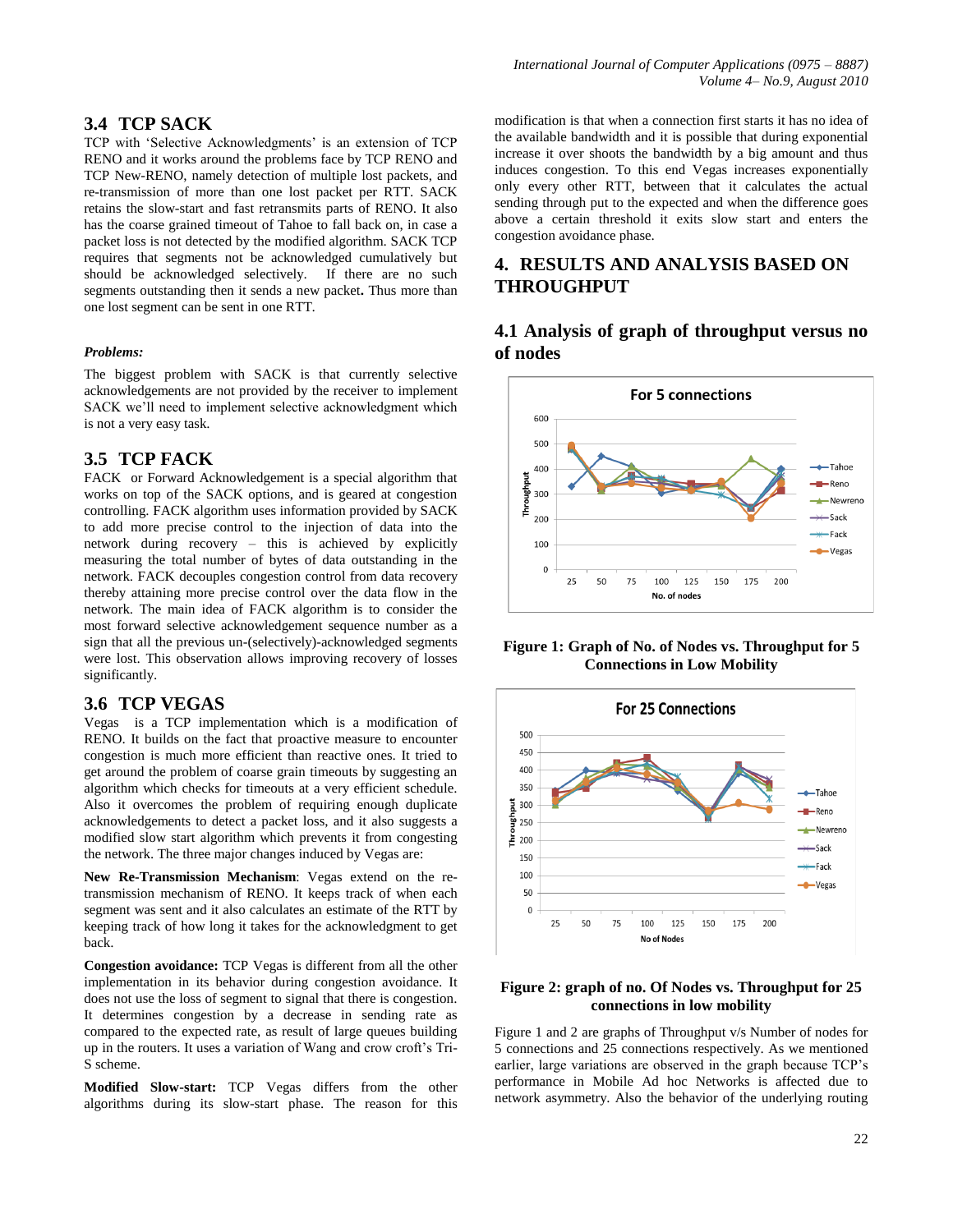protocol used affects the performance of TCP. The routing protocol used in our simulations is AODV which maintains only one hop information in the routing table. Due to reactive nature of AODV it may happen that data packets and ACK packets may take a different path from source to destination. This results in large variations of RTT. TCPs basic functioning depends largely on RTT and thus due to variations in RTT, we observe variations in throughput achieved as shown above in figures1 and 2.

## **4.2 Analysis of graph of throughput versus no of connections with low mobility**

The below Figure 3 and 4 are graphs of Throughput v/s Number of connections for 100 nodes and 200 nodes respectively. It is observed that almost all the variants of TCP have similar performance except TCP Vegas. The performance of TCP Vegas is similar to other variants of TCP initially but later when we increase the number of connections, the performance degrades drastically. When we increase the number of connections in a network (keeping number of nodes fixed) more packets are dropped in the network due to collision. TCP Vegas has a proactive behavior that prevents the packets being dropped in the network. Due to this nature it restricts the amount of data that it transmits in the network. Thus TCP Vegas achieves low throughput as compared to other variants.

TCP SACK gives better throughput than other variants in most of the scenarios. This is because it avoids frequent retransmission of packets by sending selective acknowledgements. This mechanism is better than the mechanisms used in TCP RENO and TCP New RENO where in multiple packet losses lead to frequent retransmission of packets. Comparing figure 3 and 4 we can see that more throughput is achieved when the number of nodes are more . We can see that the range of values obtained for throughput in figure 3 is from 250 to 425 whereas in case of figure 4 it is from 300 to 500. This is because when we increase the number of nodes in a network, node density also increases.



## **Figure 3: Graph of No. of Connections vs. Throughput for 100 nodes in Low Mobility**



**Figure 4: Graph of No. of Connections vs. Throughput for 200 nodes in Low Mobility**

**4.3 Analysis of graph of throughput versus no of connections with high mobility**



**Figure 5: Graph of No. of Connections vs. Throughput for 100 nodes in High Mobility**